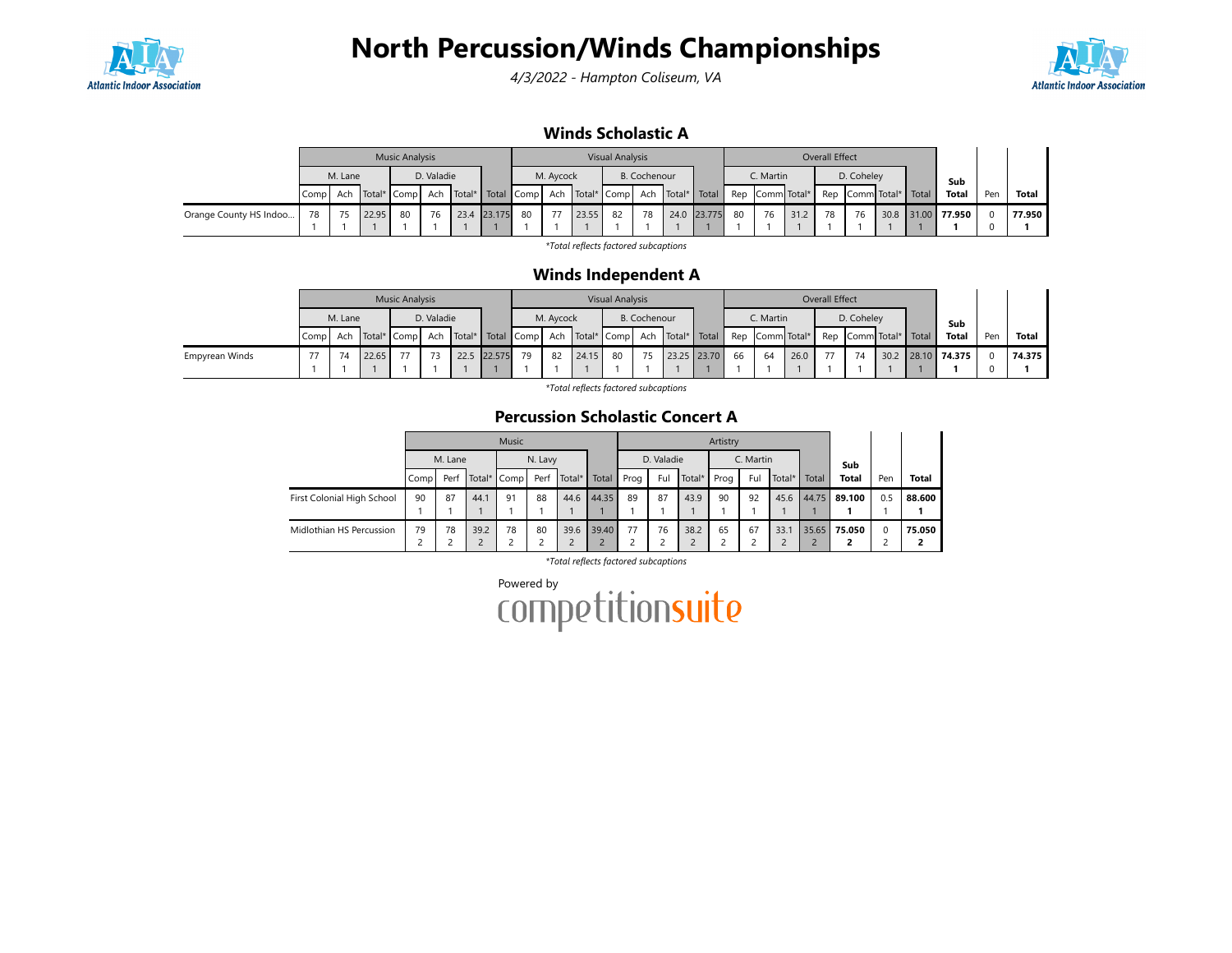





### Percussion Scholastic Regional A

|                             |          |                                |                        | Music                 |                       |                         |                          |                       |            |                         | Effect - Music       |                |            |                          |                       |                     |                         | Visual     |           |                        |                          |                       |                      |                         | Effect - Visual |              |                         |                          |                          |      |              |
|-----------------------------|----------|--------------------------------|------------------------|-----------------------|-----------------------|-------------------------|--------------------------|-----------------------|------------|-------------------------|----------------------|----------------|------------|--------------------------|-----------------------|---------------------|-------------------------|------------|-----------|------------------------|--------------------------|-----------------------|----------------------|-------------------------|-----------------|--------------|-------------------------|--------------------------|--------------------------|------|--------------|
|                             |          | M. Lane                        |                        |                       | N. Lavy               |                         |                          |                       | D. Valadie |                         |                      | C. Martin      |            |                          |                       | K. Baker            |                         |            | M. Aycock |                        |                          |                       | D. Coheley           |                         |                 | B. Cochenour |                         |                          | Sub                      |      |              |
|                             | Comp     | Perf                           | Total*                 | Comp                  | Perf                  | Total*                  | Total                    | Ovr                   | Mus        | Total <sup>®</sup>      | Ovr                  | Mus            | Total*     | Total                    | Comp                  | Perf                |                         | Total Comp | Perf      | Total                  | Total                    | Ovr                   | Vis                  | Total                   | Ovr             | Vis          | Total                   | Total                    | <b>Total</b>             | Pen  | <b>Total</b> |
| John Champe Indoor Dru      | 82       | 81                             | 24.4                   | 83                    | 81                    |                         | 24.5 24.45               | 87                    | 87         | 26.1                    | 84<br>$\overline{2}$ | 82<br>2        | 24.9       | 25.50                    | 85                    | 82                  | 16.7                    | 83<br>2    | 83        | 16.6<br>$\overline{2}$ | 16.65                    | 82                    | 84                   | 16.6                    | 86              | 86           | 17.2                    | 16.90                    | 83.500                   |      | 83.500       |
| Fairfax High School Percu.  | 78       | 77<br>$\overline{3}$           | 23.2<br>$\mathbf{R}$   | 78                    | 78<br>3               | 23.4<br>$\overline{3}$  | 23.30                    | 85                    | 86<br>2    | 25.65<br>$\overline{2}$ | 81<br>$\mathbf{R}$   | 79             | 24.0       | 24.825                   | 78                    | 79<br>$\mathcal{L}$ | 15.7<br>$\overline{3}$  | 85         | 85        | 17.0                   | 16.35<br>$\overline{2}$  | 78<br>5               | 80                   | 15.8                    | 85              | 85           | 17.0                    | 16.40                    | 80.875<br>$\overline{2}$ |      | 80.875       |
| CHI Clover Hill Indoor Per. | 79       | 78<br>$\overline{\phantom{a}}$ | 23.5                   | 79                    | 79<br>$\overline{c}$  | 23.7<br>$\overline{2}$  | 23.60                    | 82                    | 84<br>3    | 24.9<br>$\overline{3}$  | 77<br>$\overline{4}$ | 80<br>-3       |            | 23.55 24.225             | 79<br>3               | 77                  | 15.6                    | 74<br>6    | 73        | 14.7<br>6              | 15.15                    | 80<br>-3              | 82<br>$\overline{2}$ | 16.2<br>$\overline{2}$  | 75<br>6         | 82<br>3      | 15.7                    | 15.95                    | 78.925                   |      | 78.925       |
| Sherando HS Indoor Perc.    | 77       | 76                             | 22.9<br>$\overline{A}$ | 76                    | 77<br>$\Delta$        | 23.0                    | 22.95                    | 83<br>3               | 81<br>4    | 24.6<br>$\overline{A}$  | 75<br>-5             | 73<br>-6       | 22.2<br>6  | 23.40                    | 73<br>h               | 76                  | 14.9<br>-5              | 75         | 75        | 15.0<br>5              | 14.95                    | 81                    | 79                   | 16.0<br>$\overline{3}$  | 80<br>3         | 80           | 16.0                    | 16.00                    | 77.300                   |      | 77.300       |
| Patriot High School Percu   | 71       | 72                             | 21.5                   | 71                    | 72                    | 21.5                    | 21.50                    | 80                    | 79         | 23.85<br>-5             | 85                   | 83             | 25.2       | 24.525                   | 83                    | 78                  | 16.1<br>2               | 78         | 79        | 15.7<br>$\overline{4}$ | 15.90                    | 80                    | 78                   | 15.8                    | 76              | 78           | 15.4                    | 15.60                    | 77.525                   | 0.85 | 76.675<br>5. |
| Hayfield Secondary Indoo    | 74<br>6  | 73<br>-6                       | 22.0<br>6              | 74<br>6               | 73<br>$\epsilon$      | 22.0<br>6               | 22.00<br>6               | 72<br>8               | 74<br>8    | 21.9<br>8               | 74<br>-6             | 76             | 22.5       | 22.20                    | 74                    |                     | 14.4<br>6               | 73         | 72<br>8   | 14.5<br>8              | 14.45                    | 78<br>5               | 76<br>6              | 15.4<br>$\epsilon$      | 78              | 72           | 15.0<br>6               | 15.20<br>6               | 73.850<br>6              |      | 73.850<br>6  |
| Rockingham County Com.      | 76<br>-5 | 74<br>-5                       | 22.4<br>5              | 77                    | 75<br>-5              | 22.7<br>5               | 22.55                    | 75                    | 75         | 22.5<br>$\overline{7}$  | 73                   | 71<br>8        | 21.6       | 22.05<br>8               | 72                    | 6                   | 14.3                    | 72<br>8    | 74<br>6   | 14.6<br>$\overline{7}$ | 14.45                    | 77                    | 75                   | 15.2                    | 73              | 69<br>8      | 14.2<br>8               | 14.70                    | 73.750                   | 2    | 73.750       |
| Grassfield HS Indoor Perc.  | 67<br>8  | 66<br>8                        | 19.9<br>8              | 69<br>8               | 70<br>8               | 20.9<br>8               | 20.40<br>8               | 78<br>6               | 77<br>6    | 23.25<br>6              | 70<br>8              | 72             | 21.3<br>8  | 22.275<br>6              | 8                     | 69<br>8             | 14.0<br>8               | 80<br>3    | 78        | 15.8<br>$\overline{3}$ | 14.90<br>6               | 72<br>8               | 75                   | 14.7<br>8               | 72<br>8         | 74<br>6      | 14.6                    | 14.65<br>8               | 72.225<br>8              | 2    | 72.225<br>8  |
| Skyline High School Indo    | 65<br>q  | 63<br>$\circ$                  | 19.1<br>q              | 68<br>$\Omega$        | 68<br>q               | 20.4<br>9               | 19.75<br>$\mathsf{q}$    | 69<br>9               | 68<br>10   | 20.55<br>9              | 62<br>$\mathsf{q}$   | 62<br>$\alpha$ | 18.6<br>q  | 19.575                   | 66<br>a               | 66<br>q             | 13.2<br>9               | 70<br>9    | 70<br>a   | 14.0<br>9              | 13.60<br>9               | 71<br>q               | 72<br>10             | 14.3<br>$\alpha$        | 66<br>q         | 67<br>q      | 13.3<br>9               | 13.80<br>q               | 66.725<br>٩              |      | 66.725<br>٩  |
| Powhatan JV Percussion      | 63<br>10 | 61<br>10                       | 18.5<br>10             | 65<br>10 <sup>1</sup> | 66<br>10 <sup>2</sup> | 19.7<br>10 <sup>°</sup> | 19.10<br>10 <sup>1</sup> | 67<br>10 <sup>2</sup> | 69<br>9    | 20.4<br>10              | 60<br>10             | 60<br>10       | 18.0<br>10 | 19.20<br>10 <sup>°</sup> | 60<br>10 <sup>2</sup> | 60<br>10            | 12.0<br>10 <sup>°</sup> | 66<br>10   | 65<br>10  | 13.1<br>10             | 12.55<br>10 <sup>°</sup> | 69<br>10 <sup>1</sup> | 73<br>-9             | 14.2<br>10 <sup>1</sup> | 64<br>10        | 62           | 12.6<br>10 <sup>°</sup> | 13.40<br>10 <sup>°</sup> | 64.250<br>10             |      | 64.250<br>10 |

\*Total reflects factored subcaptions

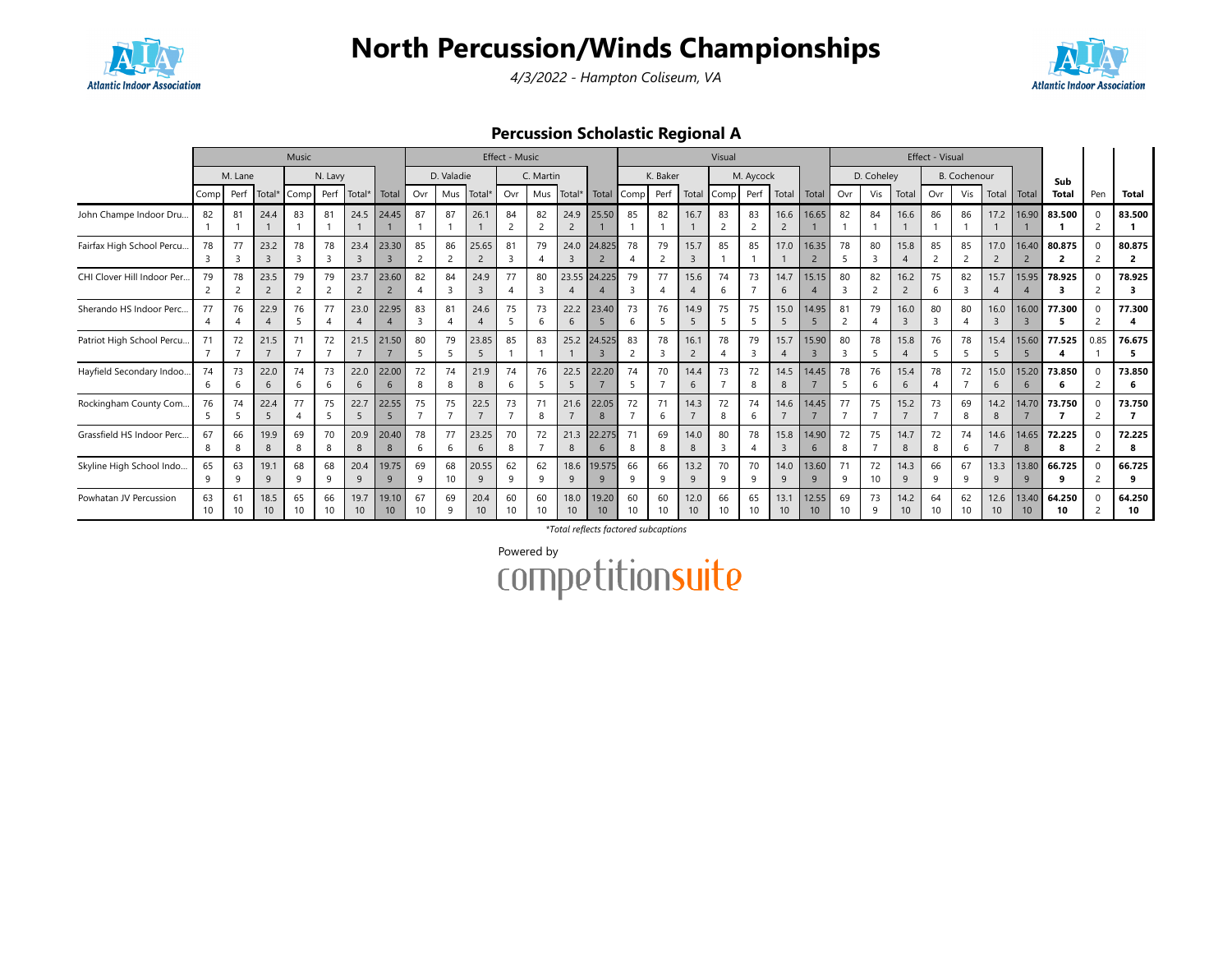





#### Percussion Scholastic A

|                            |          |                      |                        | Music                |                               |                          |                         |                             |                               |                         | Effect - Music              |                               |                               |                          |                      |                      |                        | Visual                |                      |                        |                          |                               |                      |                        | Effect - Visual               |                      |                        |                          |              |           |                          |
|----------------------------|----------|----------------------|------------------------|----------------------|-------------------------------|--------------------------|-------------------------|-----------------------------|-------------------------------|-------------------------|-----------------------------|-------------------------------|-------------------------------|--------------------------|----------------------|----------------------|------------------------|-----------------------|----------------------|------------------------|--------------------------|-------------------------------|----------------------|------------------------|-------------------------------|----------------------|------------------------|--------------------------|--------------|-----------|--------------------------|
|                            |          | M. Lane              |                        |                      | N. Lavy                       |                          |                         |                             | D. Valadie                    |                         |                             | C. Martin                     |                               |                          |                      | K. Baker             |                        |                       | M. Aycock            |                        |                          |                               | D. Coheley           |                        |                               | <b>B.</b> Cochenour  |                        |                          | Sub          |           |                          |
|                            | Comp     | Perf                 | Total*                 | Comp                 | Perf                          | Total*                   | Total                   | Ovr                         | Mus                           | Total*                  | Ovr                         | Mus                           | Total*                        | Total                    | l Compl              | Perf                 | Total                  | Comp                  | Perf                 | Total                  | Total                    | Ovr                           | Vis                  | Total                  | Ovr                           | Vis                  | Total                  | Total                    | <b>Total</b> | Pen       | <b>Total</b>             |
| Orange County HS Indoo     | 82       | 82                   | 24.6                   | 84                   | 81<br>$\overline{2}$          | 24.6                     | 24.60                   | 89                          | 86<br>$\overline{2}$          | 26.25<br>$\overline{2}$ | 90                          | 88                            | 26.7                          | 26.475                   | 84                   | 82                   | 16.6                   | 84<br>5               | 84<br>$\overline{4}$ | 16.8<br>5              | 16.70<br>$\overline{4}$  | 93                            | 90                   | 18.3                   | 86<br>4                       | 88<br>$\overline{2}$ | 17.4<br>$\overline{2}$ | 17.85                    | 85.625       | 0         | 85.625                   |
| Woodbridge HS Combine.     | 77<br>5  | 76<br>5              | 22.9<br>5              | 79<br>5              | 76<br>$\overline{7}$          | 23.1<br>$\overline{7}$   | 23.00<br>6              | 88<br>2                     | 88                            | 26.4<br>$\mathbf{1}$    | 86<br>2                     | 84<br>$\overline{c}$          | 25.5<br>$\overline{2}$        | 25.95<br>$\overline{2}$  | 89                   | 88                   | 17.7                   | 86<br>3               | 85<br>$\overline{2}$ | 17.1<br>$\overline{3}$ | 17.40                    | 89<br>$\overline{2}$          | 88<br>2              | 17.7<br>$\overline{2}$ | 91                            | 90                   | 18.1                   | 17.90                    | 84.250<br>2  |           | 84.250<br>2              |
| Ocean Lakes HS Indoor P.   | 79<br>3  | 80<br>$\overline{2}$ | 23.9<br>$\overline{2}$ | 77                   | 79<br>$\overline{4}$          | 23.5<br>5                | 23.70<br>$\overline{3}$ | 80<br>8                     | 81<br>8                       | 24.15<br>8              | 85<br>3                     | 83<br>$\overline{\mathbf{3}}$ | 25.2<br>$\overline{3}$        | 24.675                   | 86<br>$\overline{3}$ | 85<br>$\overline{2}$ | 17.1<br>$\overline{2}$ | 88                    | 87                   | 17.5<br>$\mathbf{1}$   | 17.30<br>$\overline{2}$  | 86<br>8                       | 84<br>8              | 17.0<br>8              | 84<br>5                       | 85<br>$\overline{A}$ | 16.9<br>5              | 16.95                    | 82.625<br>3  |           | 82.625<br>3              |
| Arlington County Combin.   | 80<br>2  | 77<br>$\overline{4}$ | 23.4<br>$\overline{4}$ | 83<br>2              | 77<br>6                       | 23.7<br>$\overline{4}$   | 23.55                   | 87<br>3                     | 86<br>$\overline{2}$          | 25.95<br>$\overline{3}$ | 81<br>5                     | 77<br>$\overline{7}$          | 23.7<br>5                     | 24.825<br>$\overline{3}$ | 76<br>10             | 76<br>9              | 15.2<br>10             | 77<br>10 <sup>°</sup> | 77<br>10             | 15.4<br>10             | 15.30<br>10 <sup>°</sup> | 87<br>5                       | 88<br>$\overline{2}$ | 17.5<br>$\overline{3}$ | 82<br>6                       | 80<br>$\overline{7}$ | 16.2<br>$\overline{7}$ | 16.85<br>6               | 80.525<br>5  |           | 80.525<br>4              |
| Broad Run HS Combined.     | 78       | 79<br>3              | 23.6<br>$\overline{3}$ | 81<br>$\overline{3}$ | 82                            | 24.5<br>$\overline{2}$   | 24.05<br>$\overline{2}$ | 81<br>$\overline{7}$        | 83<br>6                       | 24.6<br>$\overline{7}$  | 78<br>$\overline{7}$        | 79<br>5                       | 23.55<br>6                    | 24.075<br>6              | 75<br>11             | 74<br>11             | 14.9<br>11             | 82<br>6               | 83<br>6              | 16.5<br>6              | 15.70<br>6               | 87<br>5                       | 84<br>8              | 17.1<br>$\overline{7}$ | 81<br>$\overline{7}$          | 82<br>6              | 16.3<br>6              | 16.70                    | 80.525<br>5  |           | 80.525<br>4              |
| Jefferson Forest HS Percu. | 73<br>9  | 73<br>8              | 21.9<br>8              | 70<br>11             | 72<br>10                      | 21.4<br>10 <sup>10</sup> | 21.65<br>9              | 85<br>$\boldsymbol{\Delta}$ | 84<br>5                       | 25.35<br>$\overline{4}$ | 82<br>$\boldsymbol{\Delta}$ | 80<br>$\overline{4}$          | 24.3<br>$\boldsymbol{\Delta}$ | 24.825<br>$\overline{3}$ | 87<br>$\overline{2}$ | 80<br>6              | 16.7<br>$\overline{3}$ | 85<br>$\overline{4}$  | 84<br>$\overline{4}$ | 16.9<br>$\overline{4}$ | 16.80<br>$\overline{3}$  | 88<br>$\overline{\mathbf{3}}$ | 86<br>$\overline{A}$ | 17.4<br>$\overline{A}$ | 87<br>$\overline{\mathbf{3}}$ | 86<br>3              | 17.3<br>$\overline{3}$ | 17.35<br>$\overline{3}$  | 80.625<br>4  | 0.25<br>2 | 80.375<br>6              |
| South Lakes HS Indoor Dr.  | 76<br>6  | 75<br>6              | 22.6<br>6              | 80<br>$\overline{4}$ | 80<br>$\overline{\mathbf{3}}$ | 24.0<br>$\overline{3}$   | 23.30<br>5              | 83<br>5                     | 82<br>$\overline{7}$          | 24.75<br>6              | 73<br>10                    | 72<br>11                      | 21.75<br>11                   | 23.25<br>9               | 79                   | 82<br>$\overline{4}$ | 16.1<br>6              | 87<br>2               | 85<br>$\overline{2}$ | 17.2<br>$\overline{2}$ | 16.65<br>5               | 88<br>$\overline{3}$          | 85<br>5              | 17.3<br>5              | 75<br>10                      | 77<br>9              | 15.2<br>10             | 16.25<br>9               | 79.450<br>7  | 0.05<br>3 | 79.400<br>$\overline{7}$ |
| Millbrook HS Percussion (  | 74<br>8  | 72<br>9              | 21.8<br>9              | 75<br>$\mathsf{Q}$   | 74<br>8                       | 22.3<br>8                | 22.05<br>8              | 79<br>9                     | 77<br>11                      | 23.4<br>10              | 76<br>8                     | 78<br>6                       | 23.1<br>8                     | 23.25<br>9               | 80<br>6              | 77<br>8              | 15.7                   | 78<br>9               | 78<br>9              | 15.6<br>9              | 15.65<br>$\overline{7}$  | 85<br>-9                      | 83<br>10             | 16.8<br>10             | 80<br>8                       | 78<br>8              | 15.8<br>8              | 16.30<br>8               | 77.250<br>9  |           | 77.250<br>8              |
| Hickory High School Perc   | 75       | 74<br>$\overline{7}$ | 22.3<br>$\overline{7}$ | 78<br>6              | 78<br>5                       | 23.4<br>6                | 22.85                   | 82<br>6                     | 85<br>$\overline{\mathbf{A}}$ | 25.05<br>5              | 72<br>11                    | 74<br>10                      | 21.9<br>10                    | 23.475                   | 81<br>-5             | 83<br>3              | 16.4<br>5              | 74<br>12              | 74<br>12             | 14.8<br>12             | 15.60<br>8               | 87<br>5                       | 85<br>5              | 17.2<br>6              | 88<br>$\overline{2}$          | 83<br>-5             | 17.1<br>$\overline{4}$ | 17.15                    | 79.075<br>8  |           | 76.075<br>9              |
| Lynchburg City Combine     | 69<br>10 | 67<br>10             | 20.3<br>10             | 76<br>8              | 73<br>9                       | 22.2<br>9                | 21.25<br>10             | 77<br>11                    | 78<br>10                      | 23.25<br>11             | 80<br>6                     | 76<br>8                       | 23.4<br>$\overline{7}$        | 23.325<br>8              | 79<br>$\overline{7}$ | 75<br>10             | 15.4<br>9              | 72<br>13              | 71<br>13             | 14.3<br>13             | 14.85<br>13              | 84<br>10                      | 80<br>11             | 16.4<br>11             | 71<br>12                      | 71<br>12             | 14.2<br>12             | 15.30<br>12              | 74.725<br>10 |           | 74.725<br>10             |
| Westfield HS Percussion    | 64<br>12 | 63<br>12             | 19.0<br>12             | 69<br>12             | 71<br>11                      | 21.1<br>11               | 20.05<br>12             | 78<br>10                    | 79<br>9                       | 23.55<br>9              | 74<br>9                     | 76<br>8                       | 22.5<br>9                     | 23.025<br>11             | 78<br>9              | 78<br>$\overline{7}$ | 15.6<br>8              | 76<br>11              | 76<br>11             | 15.2<br>11             | 15.40<br>9               | 84<br>10                      | 85<br>5              | 16.9<br>9              | 73<br>11                      | 75<br>11             | 14.8<br>11             | 15.85<br>10 <sup>°</sup> | 74.325<br>11 |           | 74.325<br>11             |
| Woodgrove HS Percussion    | 66<br>11 | 64<br>11             | 19.4<br>11             | 71<br>10             | 69<br>12                      | 20.9<br>12               | 20.15<br>11             | 75<br>12                    | 75<br>12                      | 22.5<br>12              | 64<br>12                    | 66<br>12                      | 19.5<br>12                    | 21.00<br>12              | 72<br>13             | 68<br>13             | 14.0<br>13             | 81<br>$\overline{7}$  | 80<br>$\overline{7}$ | 16.1<br>$\overline{7}$ | 15.05<br>12              | 80<br>12                      | 79<br>12             | 15.9<br>12             | 77<br>9                       | 76<br>10             | 15.3<br>9              | 15.60<br>11              | 71.800<br>12 |           | 71.800<br>12             |
| Albemarle County Combi.    | 62<br>13 | 60<br>13             | 18.2<br>13             | 66<br>13             | 66<br>13                      | 19.8<br>13               | 19.00<br>13             | 71<br>13                    | 72<br>13                      | 21.45<br>13             | 60<br>13                    | 60<br>13                      | 18.0<br>13                    | 19.725<br>13             | 73<br>12             | 72<br>12             | 14.5<br>12             | 79<br>8               | 79<br>8              | 15.8<br>8              | 15.15<br>11              | 78<br>13                      | 75<br>13             | 15.3<br>13             | 67<br>13                      | 65<br>13             | 13.2<br>13             | 14.25<br>13              | 68.125<br>13 |           | 68.125<br>13             |

\*Total reflects factored subcaptions

† Placements reflect tiebreaker rule

Powered by<br>COMPetitionsuite